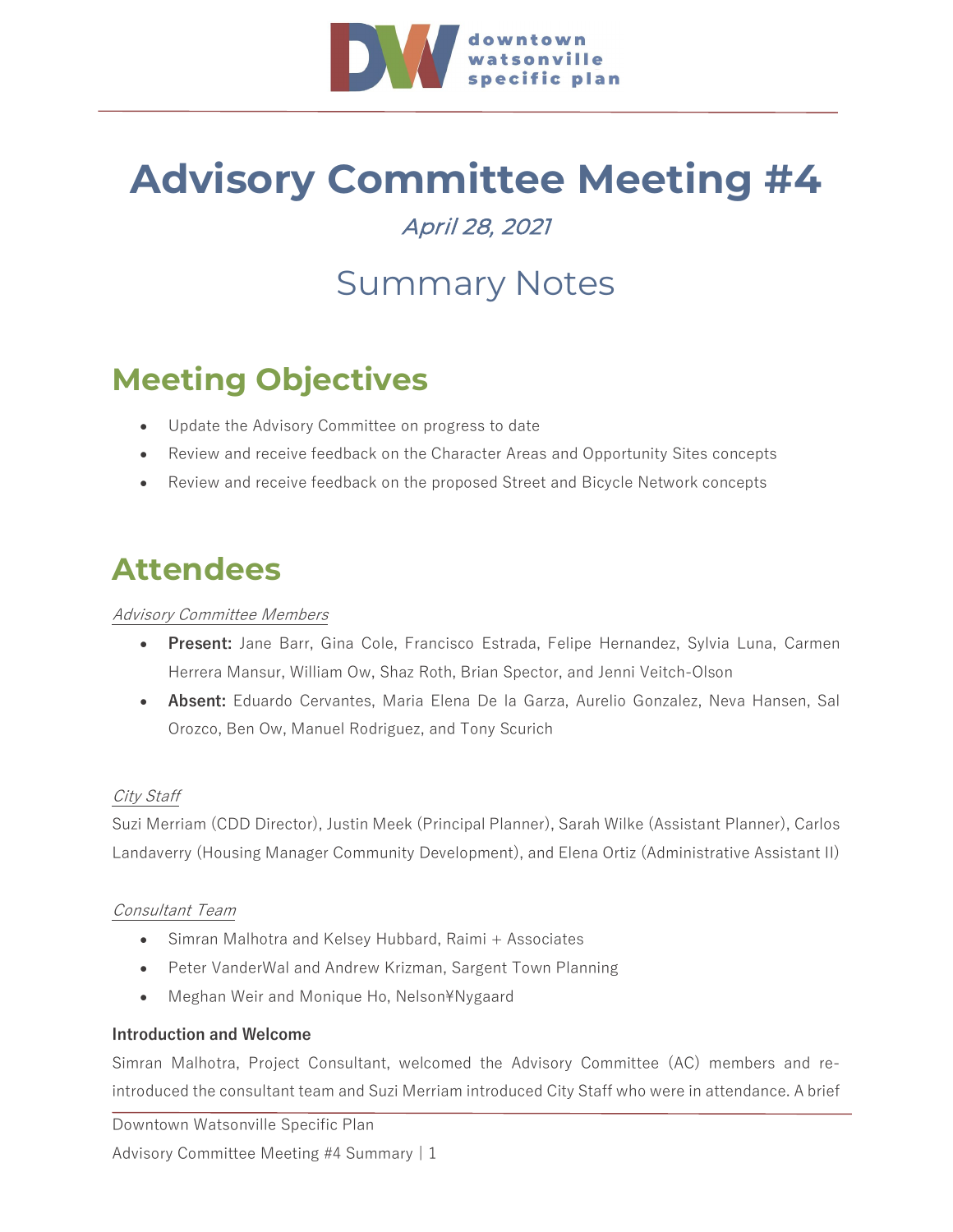

overview of zoom tools such as mute/unmute, raise hand, and live Spanish interpretation features were covered and a contact email was provided in case any attendees had technical issues. Roll call attendance was taken for Advisory Committee members. Simran followed with an overview of the meeting agenda, an overview of the Specific Plan process, where the team is currently at in the process, and what efforts the consultant team has completed since the last Advisory Committee Meeting in December 2020.

#### **Final Vision Themes and Guiding Principles**

Simran presented the revised Vision Themes and Guiding Principles which are now final for the project. The Vision Themes and Guiding Principles were updated based on the over 100 public comments that were received from December  $15<sup>th</sup>$ , 2020 – January  $10<sup>th</sup>$ , 2021. The final Vision Themes and Guiding Principles are as follows:

Vision Themes: Vitality, dignity, equity, preservation, safety, and innovation

Guiding Principles (note these are high-level guiding principles – there are further details following each high-level principle which can be viewed in the full Vision Themes and Guiding Principles are featured at the end of this document)

- Preserve key elements that make Downtown unique
- Establish a varied choice of uses and experiences for our diverse community
- Create housing opportunities for all
- Promote local economic prosperity
- Create a vibrant, safe, and active Downtown
- Foster a healthy, inclusive, and culturally connected community where all members can thrive
- Re-imagine and innovate mobility options and connections
- Incorporate sustainable design elements to improve community health

#### **What Big Ideas We Have Heard So Far**

Following the Vision Themes and Guiding Principles, Simran summarized the Big Ideas the consultant team has heard through community input to date. These big ideas are listed below:

- Retain Downtown's **historic architecture and character**
- Build on and extend **Downtown's walkable scale**
- **Activate Downtown** with new uses, special events and programming, and:
	- o Provide **improvements to the public realm**  streetscape, public art, murals
	- o **Re-imagine Main Street** right-of-way to address goals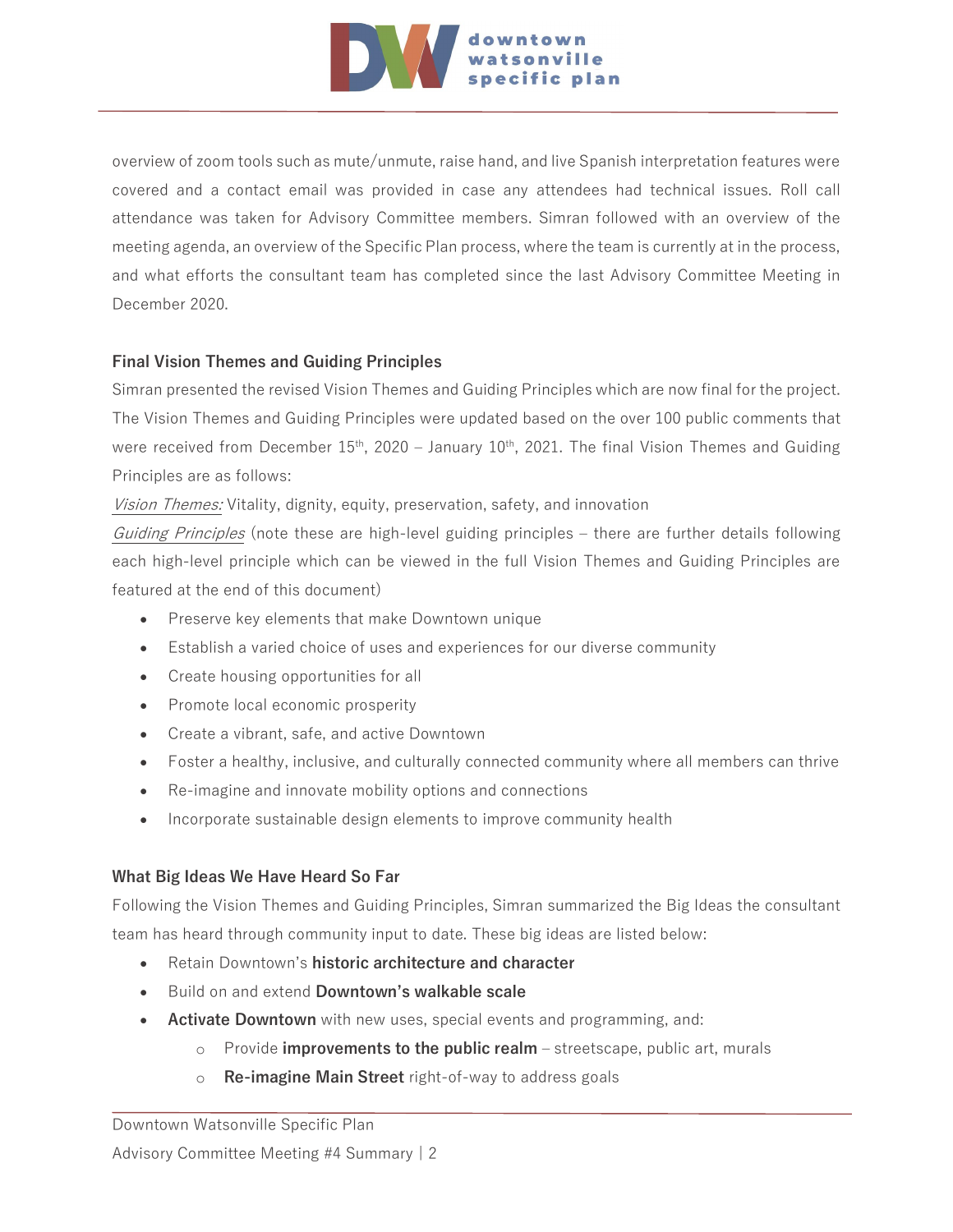

- Provide **more housing choices** and maintain affordability
- Improve **bicycle and pedestrian connectivity and safety**
- Address **traffic speed and congestion concerns**

#### **Downtown Character Areas and Opportunity Sites**

Simran presented a refined downtown framework and character area map. The downtown framework has been divided into character areas - originally there were six character areas which were presented at the last Advisory Committee meeting. Through refinements there are now eight total character areas. They are listed below, and the new character areas are underlined. A full map of the character areas is featured at the end of this document.

- Historic Downtown Core
- Civic Core
- Gateway
- Commercial Flex
- Residential Flex
- Workspace/Industrial Flex
- East Neighborhood
- West Neighborhood

For each character area the key existing characteristics, placemaking priorities, and proposed land use and character were presented. Additionally, some character areas feature potential opportunity sites. These opportunity sites have the potential to spark catalytic development and new uses in the downtown. Brief high-level concepts were presented for each of the potential opportunity sites to illustrate the types of development that could occur on these sites. However, since many of these sites are privately owned, these concepts are only a preliminary idea of what could be built on these sites. This detailed information can be accessed in the full meeting presentation which is located on the project website and a link is provided at the end of this document.

#### **Downtown Street Framework and Improvements**

Peter VanderWal, project consultant, began this section by highlighting the importance of balancing priorities and tradeoffs that each street intervention and potential improvement brings. When balancing priorities, it is important to remember that streets have various users with various needs. There are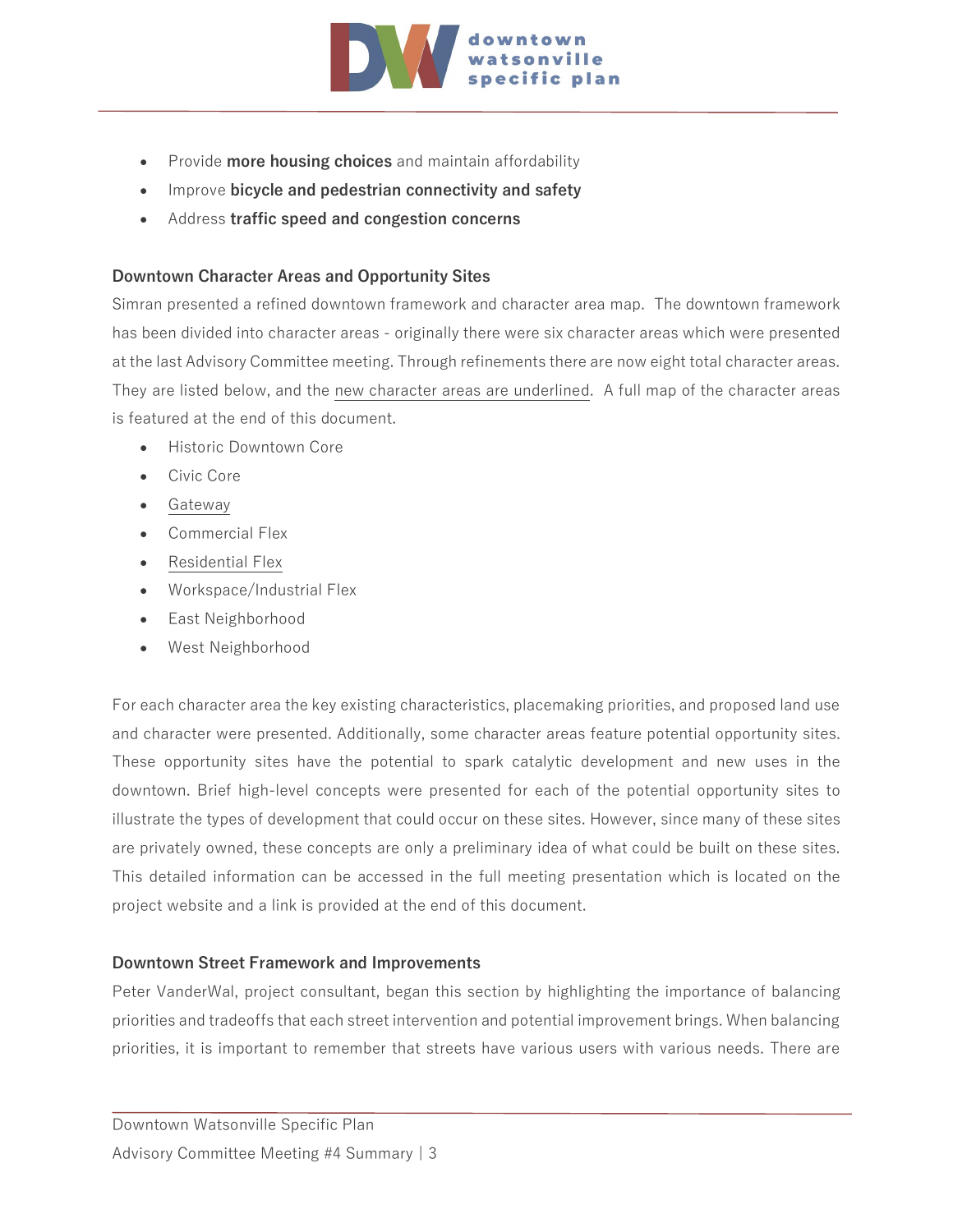

pedestrians, vehicles, bicyclists, business owners - all of whom share the same right-of-way but at times have conflicting priorities in terms of the way they would like to utilize the right-of-way.

Megan Weir, project consultant, provided an overview of the downtown existing street framework. This included the Main Street corridor, various regional connectors (Lake Avenue, Beach Street, Riverside Drive, Freedom Blvd), cross-town connectors (Union Street/Brennan Street, Rodriguez Street & Walker Street), and local neighborhood-serving streets and how they each relate to the connection and movement of users in the downtown.

Megan explained that a key multi-functioning street in the downtown is Caltrans State Route - 152 which runs along portions of Main Street, Lake Avenue, and Beach Street. Caltrans controls the portions of each street that SR- 152 runs through. Currently, Lake Avenue and Beach Street are part of a one-way couplet – the consultant team is exploring short- and long-term options on how to improve these streets as well as their potential conversion to two-way again. The benefits for the conversion for various users and to the public realm in the downtown was also discussed.

Existing, short, and long-term options were presented for the following streets along with the tradeoffs and benefits each option brings to the downtown and its various users. To view the existing, short, and long-term options, please see the full presentation at the end of this document.

- Main Street (SR-152 between Lake Avenue and Beach Street)
- East Beach Street (SR-152)
- East Lake Avenue (SR-152)
- Walker Street
- Various Neighborhood Streets including Brennan Street, Union Street, Maple Street, and 2<sup>nd</sup> Street

#### **Bicycle Improvements**

Following the street improvements, Megan presented the existing bicycle facilities and the proposed bicycle network improvements. An overview of the various types of bike facilities was provided and then maps of both existing facilities and proposed bicycle networks were presented to the group. These maps can be found at the end of this document, as well, as in the full meeting presentation.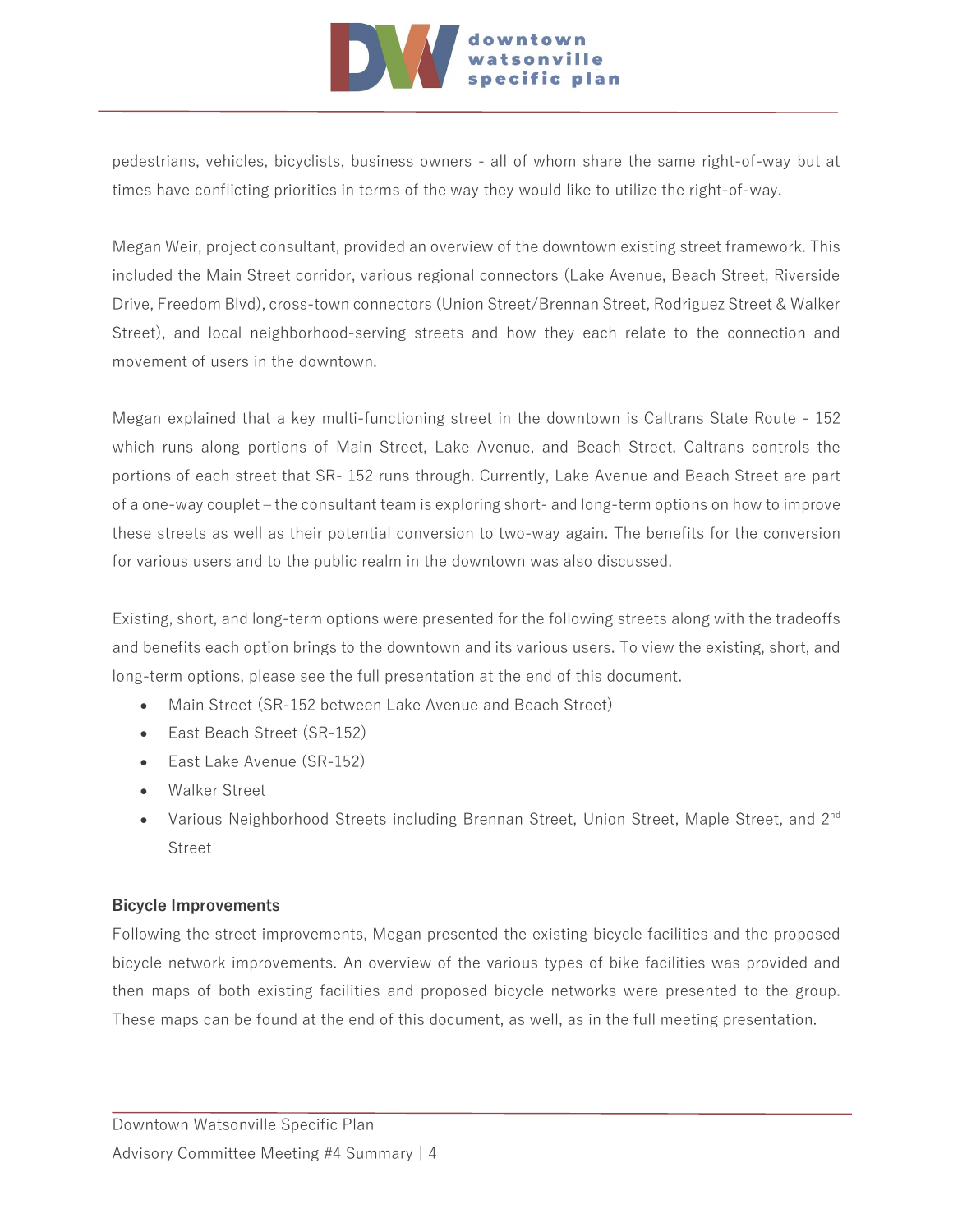

#### **Comments/Questions from AC Members**

Following the presentation Simran asked the group if they had any questions on the presentation materials. Two questions/comments were raised by AC members.

- A reminder to not lose sight of the need to have cameras on the street lights.
- When will public comment be?
	- o Members of the public will stay in the main room as the AC breakout to into groups. There will also be formal public comment after we do report backs from breakout rooms.

#### **Breakout Room Discussion and Report Back**

Meeting attendees were then assigned into breakout rooms where groups were instructed to dive into each character area and discuss the following in detail -

- Placemaking priorities:
	- o Are these the right vision and priorities?
	- o Are we missing anything?
- Opportunity sites
	- o Do the concepts shown meet your vision for the Character Area?
	- o Are there any opportunities we have missed?
- Street and Bicycle Network
	- o Does the proposed street and bicycle network balance the desired priorities?
	- o Are there other opportunities we should explore?

The AC members were in two breakout groups while the public attendees stayed in the Zoom main room. Each breakout room had one facilitator and one notetaker from the project team and all attendees were enabled to use the Zoom annotate tool to write comments and draw directly on the maps provided.

Following the breakout rooms, the group reconvened together and reported back on their conversation. Breakout room discussions are summarized in a high-level below:

AC Group 1:

• Support the idea of gateways into the downtown – a reference to Salinas' new signage was offered and could be used as an example for Watsonville.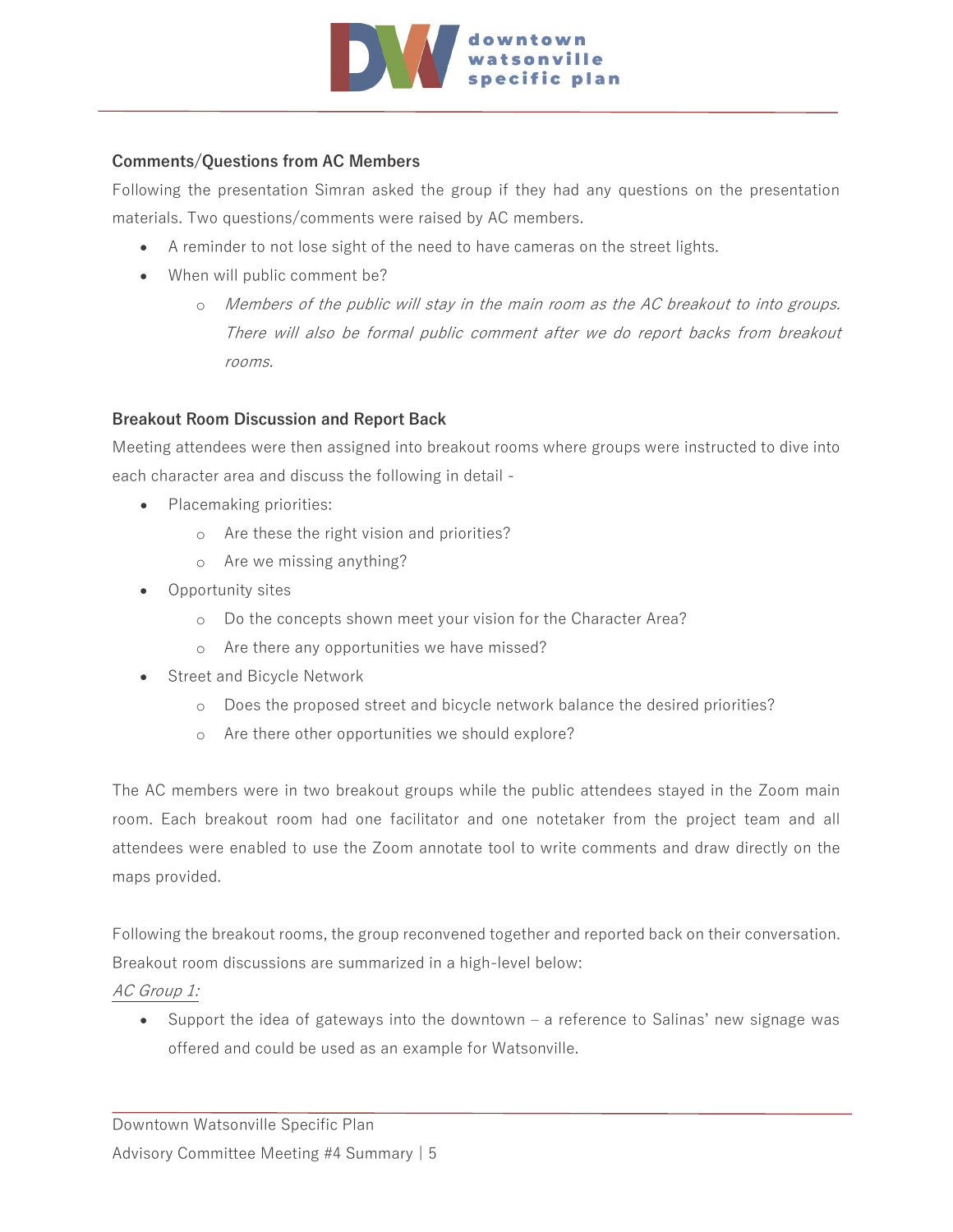

- Discussed the logistics of developing on publicly owned land vs. privately owned and what parking agreements may come with this.
- Would like to see roof terraces as another form of open space in the downtown.
- Plaza is a great gathering space would like to see parklets as another form of open space that can improve the public realm.

#### AC Group 2:

- Agreed that Main Street should go through a road diet and acknowledged the complicated relationship that Caltrans has to this improvement.
- Important to not lose sight of Vision Zero people coming downtown need a sense of security, regardless of what use or mode brings them to the downtown.
- Need to take into account what is already in the downtown and remember that there are a lot of privately owned businesses.
- A lot of support for the ideas that were presented, now interested in prioritizing and figuring out where to start first.
- Discussion of the types of housing that is needed in the downtown, especially when more people will be coming to the downtown.
- Important to consider how the City will address and work with the local community who is experiencing homelessness.

#### Public Attendees Group:

- Main concern that was discussed was Affordable Housing and what that actually means.
- Request for a formal training on housing from the City so that the community can better understand the legality behind housing, what the city has control over, what the council has control over, etc.
- Important to retain the local small business, such as The Bean. These businesses are vital to the downtown and community.
- More arts!!! Fox Theater, Porter Building, and Youth Center would be a great area to develop the arts and support local artists.
- Proposed the idea of adding parking behind Gottschalks with Affordable Housing above.
- Supports the ideas of pedestrian pathways/walkways that cross-cut blocks and make the pedestrian experience safer and at times fasters in the downtown.

#### **Public Comments**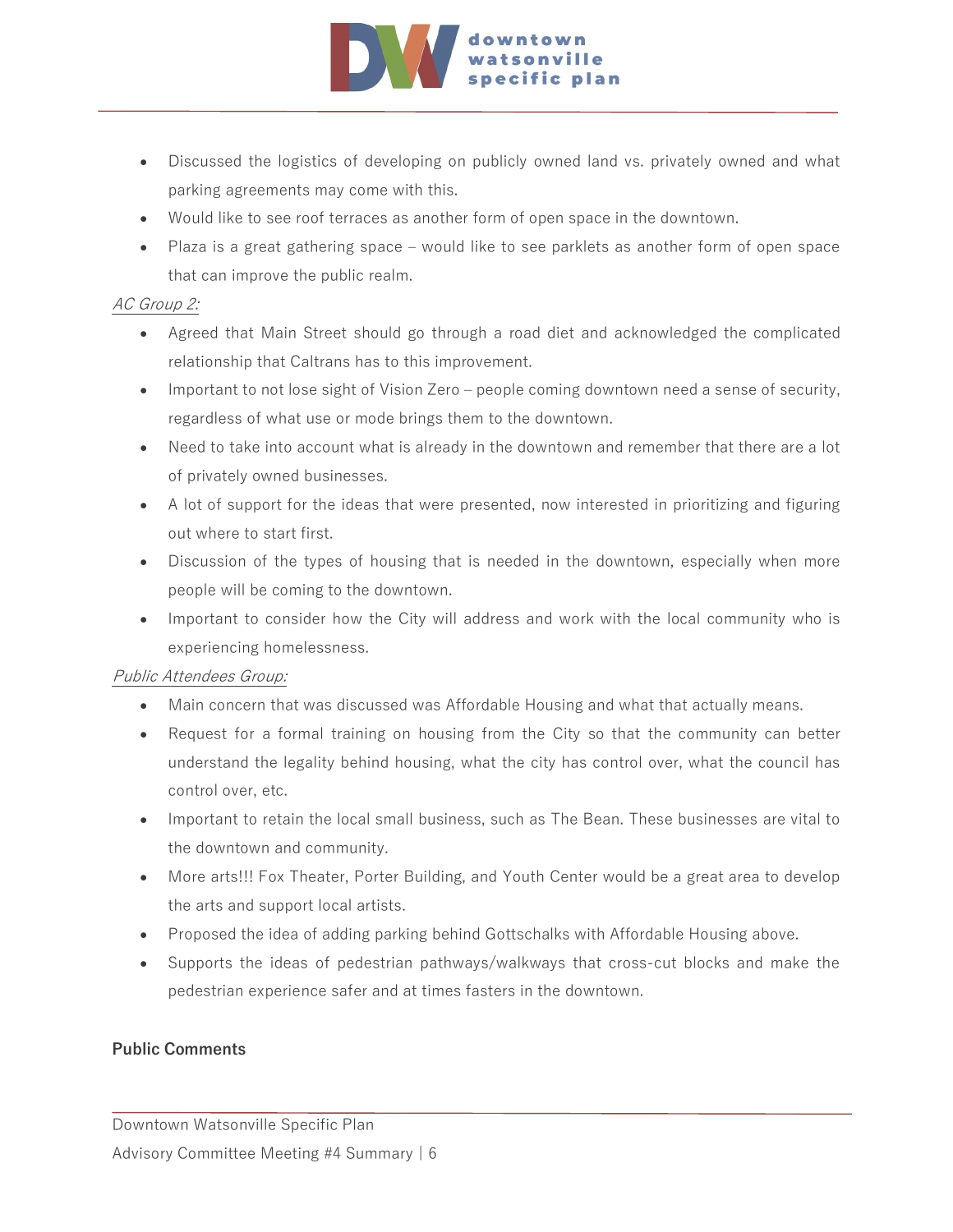

Members of the public were given the opportunity to share any additional thoughts or comments on the material presented thus far. Two community members provided public comment. These comments are summarized below:

- Would love to see the Porter Building become an Arts Center. The Fox Theater could become a live-theater for comedy, dance, and performance shows. Important to showcase the art and talent that currently exists in Watsonville. All of the presentation material looked really nice but main concern is that current residents may no longer be able to afford to live in Watsonville after this. Need to focus on the current residents, their income, and then find a balance so Watsonville can grow while current residents can stay. Would love to see more arts represented in the Downtown Specific Plan
- Excited about the street calming concepts and to slow traffic throughout the downtown. Also excited about the potential long-term concepts for Caltrans SR-152. By slowing these streets down it will be a great asset to the plaza and to the experience in downtown. Interested in the various housing types that were presented and support these diverse types of housing.

#### **Wrap-up and Next Steps**

Simran closed the meeting, offering next steps and acknowledged that there will be a community workshop on May 6th. There will also be a second community survey released at the community workshop which will be open for about five weeks. Simran requested that AC members share the survey with their friends, family, and networks. The consultant team will be bringing back revised recommendations to the AC at some point this summer/fall. These recommendations will take into account all community input the consultant team has received to date – including the second community survey. A part of these recommendations will include a discussion on Affordable Housing and an Anti-Displacement Strategy.

#### **Meeting Adjourned at 8:00 pm**